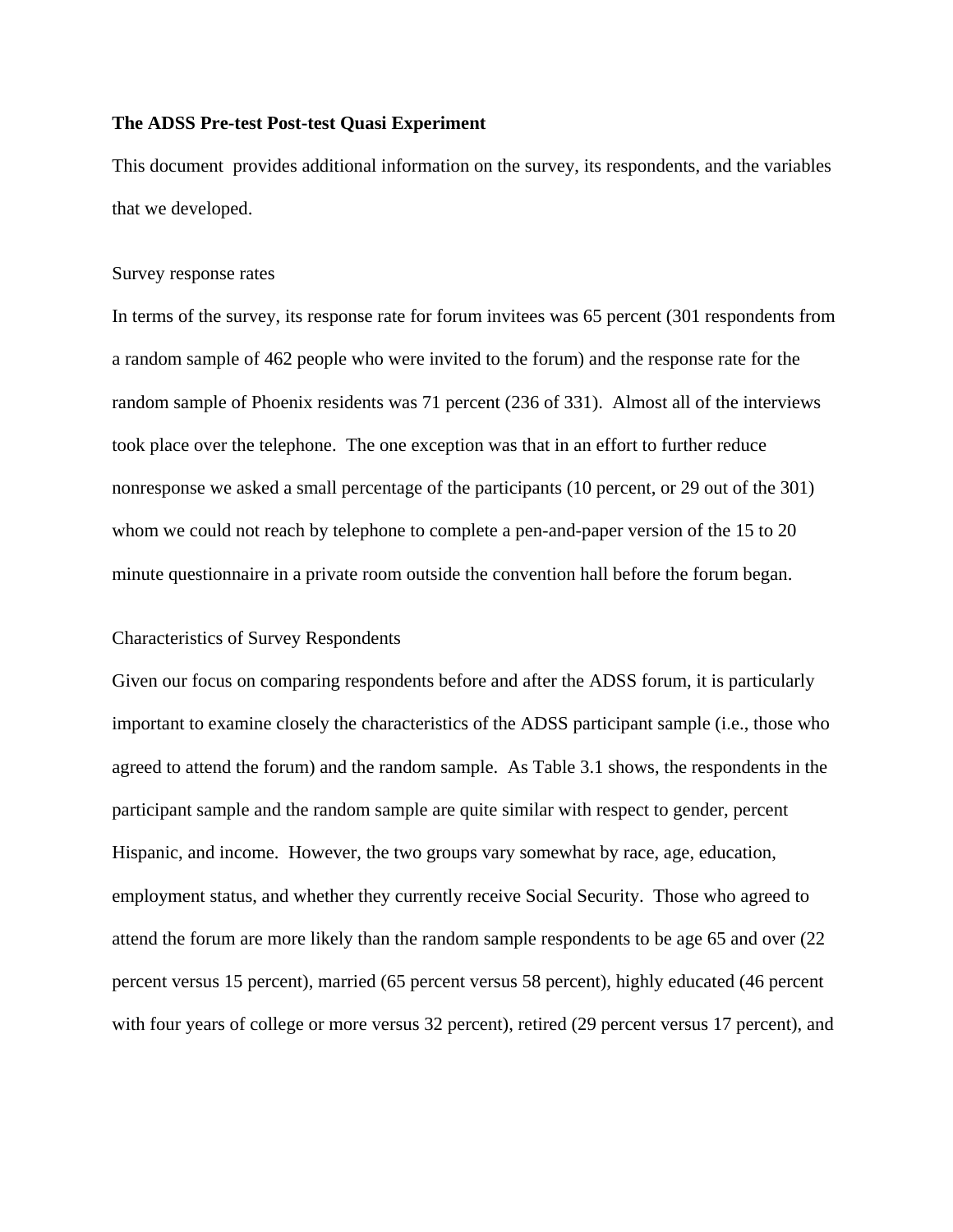although not shown in the table, currently receiving Social Security (32 percent versus 19

percent).

|                       |       | <b>Entire Sample Respondents</b> |                |                                |           | <b>Panel Respondents</b> |                |                         |                  |
|-----------------------|-------|----------------------------------|----------------|--------------------------------|-----------|--------------------------|----------------|-------------------------|------------------|
|                       |       | Forum                            |                | <b>Random</b><br><b>Sample</b> |           | Forum                    |                | Random<br><b>Sample</b> |                  |
|                       |       | $\frac{0}{0}$                    | $\mathbf N$    | $\frac{0}{0}$                  | ${\bf N}$ | $\frac{0}{0}$            | $\mathbf N$    | $\frac{0}{0}$           | N                |
| Gender                |       |                                  |                |                                |           |                          |                |                         |                  |
| Male                  |       | 47                               | 140            | 45                             | 106       | 47                       | 112            | 45                      | 66               |
| Female                |       | 53                               | 158            | 55                             | 130       | 54                       | 129            | 55                      | 82               |
|                       | Total |                                  | 298            |                                | 236       |                          | 241            |                         | 148              |
| Race                  |       |                                  |                |                                |           |                          |                |                         |                  |
| White                 |       | 86                               | 249            | 81                             | 188       | 85                       | 197            | 82                      | 120              |
| <b>Black</b>          |       | $\sqrt{2}$                       | $\tau$         | $\boldsymbol{0}$               | 1         | $\mathfrak{Z}$           | $\overline{7}$ | $\boldsymbol{0}$        | $\boldsymbol{0}$ |
| Hispanic              |       | 8                                | 23             | 9                              | 21        | $8\,$                    | 19             | 9                       | 13               |
| Other                 |       | $\overline{4}$                   | 10             | 10                             | 23        | $\overline{4}$           | 9              | 9                       | 13               |
|                       | Total |                                  | 289            |                                | 233       |                          | 232            |                         | 146              |
| Age                   |       |                                  |                |                                |           |                          |                |                         |                  |
| 17-34                 |       | 29                               | 83             | 29                             | 67        | 26                       | 62             | 28                      | 42               |
| 35-49                 |       | 22                               | 63             | 34                             | 79        | 23                       | 53             | 32                      | 48               |
| 50-64                 |       | 28                               | 81             | 23                             | 55        | 29                       | 68             | 24                      | 36               |
| 65-90                 |       | 22                               | 64             | 15                             | 34        | 22                       | 52             | 15                      | 22               |
|                       | Total |                                  | 291            |                                | 235       |                          | 235            |                         | 148              |
| Income                |       |                                  |                |                                |           |                          |                |                         |                  |
| Less than \$20,000    |       | 22                               | 58             | 22                             | 47        | 22                       | 46             | 22                      | 31               |
| \$20,000 to 29,999    |       | 13                               | 34             | 15                             | 32        | 13                       | 28             | 17                      | 24               |
| \$30,000 to 39,999    |       | 13                               | 33             | 12                             | 27        | 14                       | 29             | 9                       | 13               |
| \$40,000 to 59,999    |       | 24                               | 64             | 25                             | 54        | 26                       | 55             | 26                      | 36               |
| \$60,000 to 99,999    |       | 21                               | 55             | 18                             | 40        | 20                       | 42             | 17                      | 24               |
| \$100,000 or more     |       | $\tau$                           | 19             | 9                              | 19        | $\overline{7}$           | 14             | 8                       | 11               |
|                       | Total |                                  | 263            |                                | 219       |                          | 214            |                         | 139              |
| <b>Marital Status</b> |       |                                  |                |                                |           |                          |                |                         |                  |
| Married               |       | 65                               | 189            | 58                             | 136       | 65                       | 155            | 60                      | 88               |
| Separate              |       | $\mathbf{1}$                     | $\sqrt{2}$     | $\boldsymbol{0}$               | 1         | $\boldsymbol{0}$         | 1              | 1                       | 1                |
| Widowed               |       | 10                               | 28             | 9                              | 22        | 11                       | 25             | 7                       | 10               |
| Divorced              |       | $\tau$                           | 21             | 14                             | 34        | 6                        | 14             | 14                      | 21               |
| Living w/ Someone     |       | $\mathbf{1}$                     | $\mathfrak{2}$ | $\overline{4}$                 | 9         | $\mathbf{1}$             | $\mathfrak{2}$ | 3                       | 5                |
| Never Married         |       | 17                               | 51             | 14                             | 34        | 17                       | 40             | 16                      | 23               |
|                       | Total |                                  | 293            |                                | 236       |                          | 237            |                         | 148              |

## **Table 1. Demographic characteristics of respondents in the pre-forum entire sample and in the panel: an examination of comparability and attrition**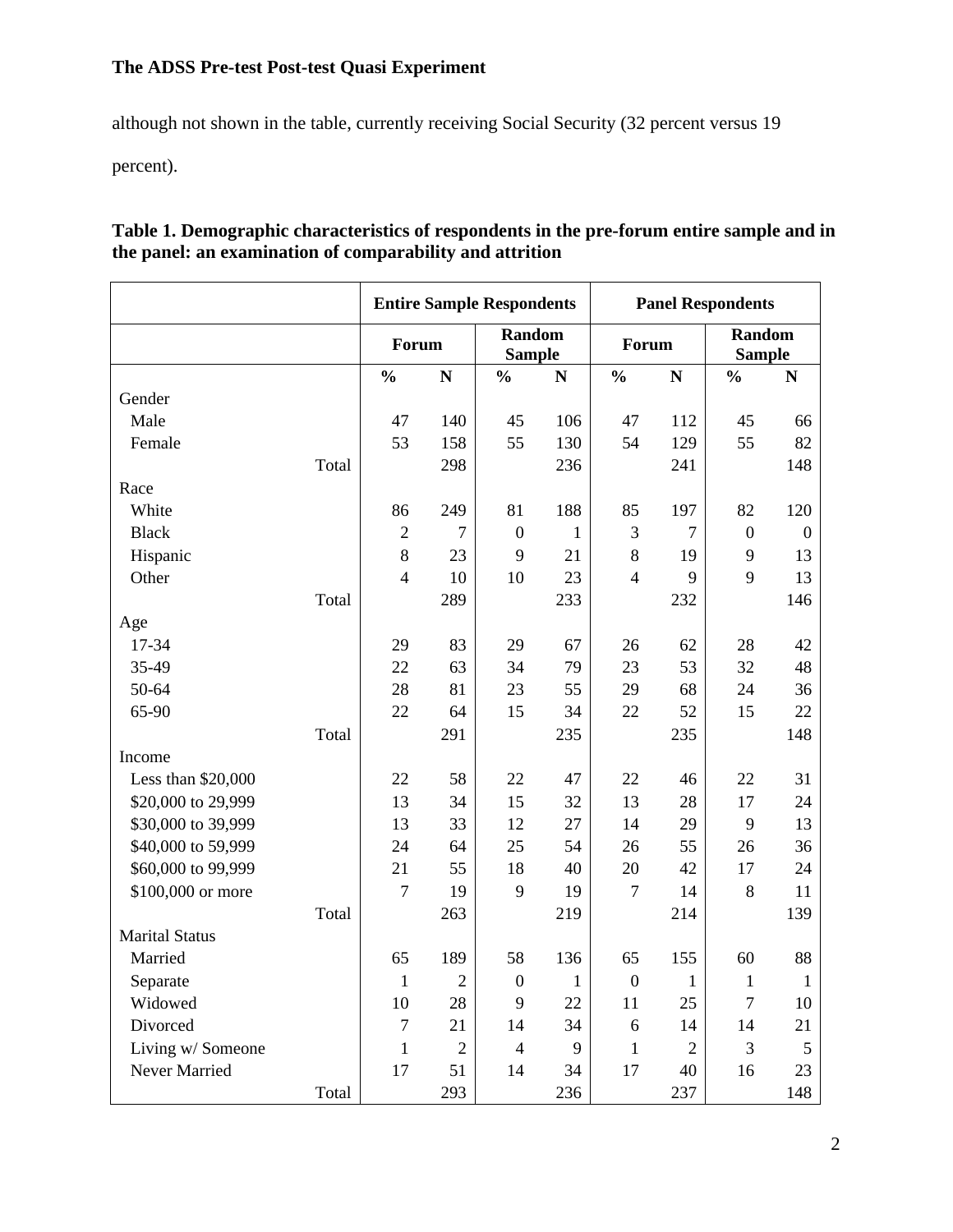# **Table 1 (continued)**

|                             |                | <b>Entire Sample Respondents</b> |                  |                                |                | <b>Panel Respondents</b> |                  |                                |  |
|-----------------------------|----------------|----------------------------------|------------------|--------------------------------|----------------|--------------------------|------------------|--------------------------------|--|
|                             |                | Forum                            |                  | <b>Random</b><br><b>Sample</b> |                | Forum                    |                  | <b>Random</b><br><b>Sample</b> |  |
|                             | $\frac{0}{0}$  | ${\bf N}$                        | $\frac{0}{0}$    | $\mathbf N$                    | $\frac{0}{0}$  | ${\bf N}$                | $\frac{0}{0}$    | $\mathbf N$                    |  |
| Education                   |                |                                  |                  |                                |                |                          |                  |                                |  |
| Less than High School       | $\overline{4}$ | 12                               | $\overline{7}$   | 17                             | 5              | 11                       | 9                | 13                             |  |
| <b>High School Graduate</b> | 16             | 46                               | 27               | 64                             | 17             | 39                       | 28               | 41                             |  |
| Some College                | 35             | 101                              | 33               | 78                             | 33             | 79                       | 30               | 45                             |  |
| 4 yrs. of College+          | 46             | 133                              | 32               | 76                             | 46             | 108                      | 33               | 49                             |  |
| Total                       |                | 292                              |                  | 235                            |                | 237                      |                  | 148                            |  |
| <b>Employment Status</b>    |                |                                  |                  |                                |                |                          |                  |                                |  |
| Self-Employed               | 11             | 33                               | 12               | 28                             | 11             | 27                       | 12               | 18                             |  |
| <b>Employed Full-Time</b>   | 37             | 107                              | 51               | 120                            | 33             | 77                       | 49               | 73                             |  |
| <b>Employed Part-Time</b>   | 9              | 27                               | 6                | 14                             | 10             | 23                       | 5                | 8                              |  |
| Unemployed                  | 8              | 23                               | $\overline{4}$   | 10                             | 8              | 19                       | $\overline{4}$   | 6                              |  |
| Retired                     | 29             | 83                               | 17               | 40                             | 31             | 72                       | 16               | 24                             |  |
| Homemaker                   | 6              | 18                               | 10               | 24                             | 8              | 18                       | 13               | 19                             |  |
| Total                       |                | 291                              |                  | 236                            |                | 236                      |                  | 148                            |  |
| Partisan Identification     |                |                                  |                  |                                |                |                          |                  |                                |  |
| Democrat                    | 40             | 117                              | 29               | 67                             | 41             | 96                       | 29               | 42                             |  |
| Independent                 | 8              | 24                               | 9                | 22                             | 9              | 21                       | 9                | 13                             |  |
| Republican                  | 45             | 130                              | 46               | 108                            | 43             | 101                      | 47               | 69                             |  |
| <b>Other Party</b>          | 3              | 10                               | $\boldsymbol{0}$ | 1                              | $\overline{4}$ | 9                        | $\boldsymbol{0}$ | $\mathbf{0}$                   |  |
| No Party                    | 3              | 10                               | 16               | 37                             | 3              | 8                        | 16               | 23                             |  |
| Total                       |                | 291                              |                  | 235                            |                | 235                      |                  | 147                            |  |
| Ideology                    |                |                                  |                  |                                |                |                          |                  |                                |  |
| Liberal                     | 15             | 41                               | 17               | 39                             | 15             | 34                       | 15               | 21                             |  |
| Moderate                    | 50             | 140                              | 43               | 99                             | 48             | 110                      | 46               | 66                             |  |
| Conservative                | 36             | 101                              | 40               | 93                             | 37             | 84                       | 40               | 58                             |  |
| Total                       |                | 282                              |                  | 231                            |                | 228                      |                  | 145                            |  |

Note: Column percentages do not always sum to 100% due to rounding. Although there are 301 respondents in the full forum group and 236 in the full random sample group, individual categories vary because respondents did not always report full demographic information. The figures in the parentheses indicate the number of respondents in each category.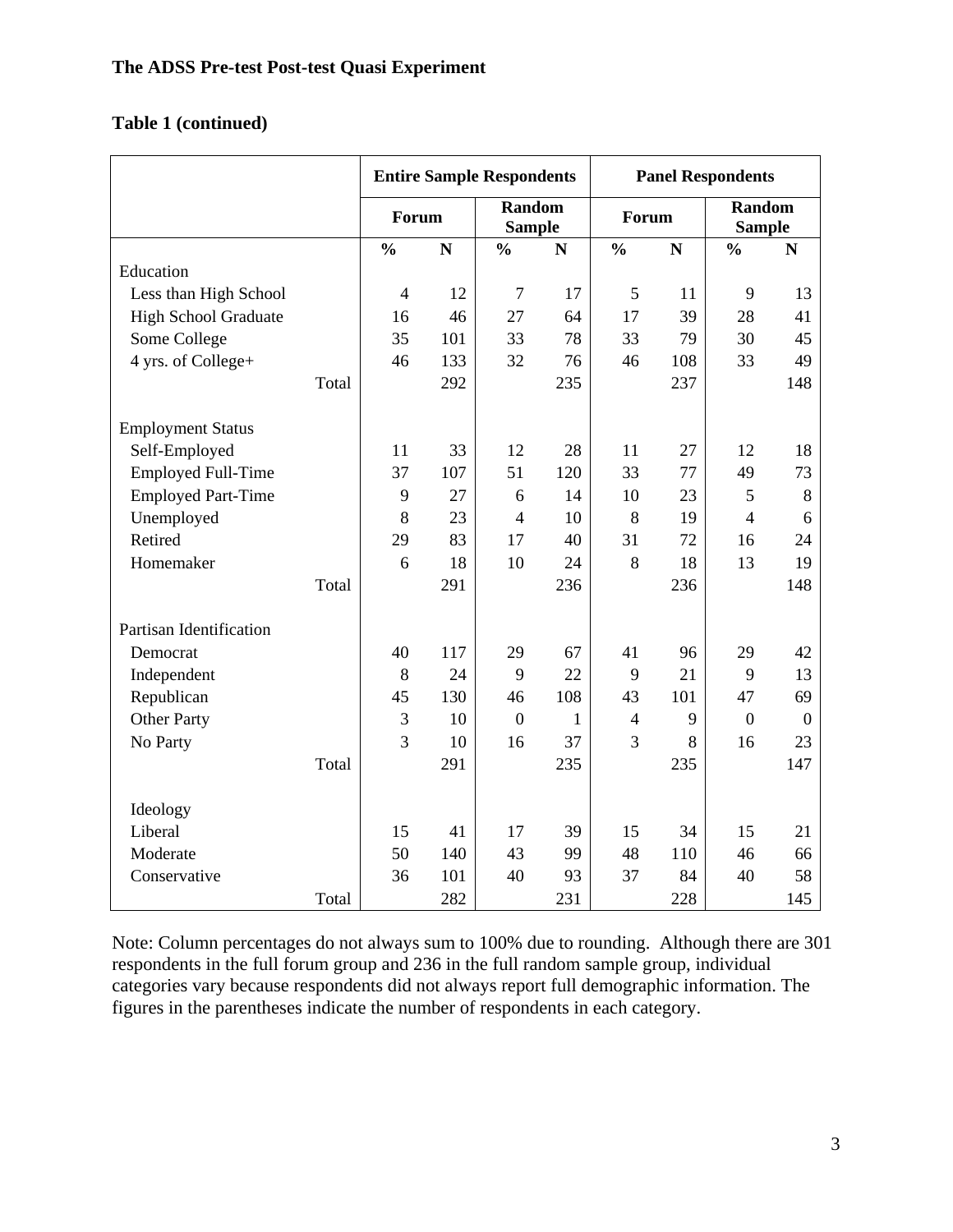Panel studies often experience attrition between the first and second wave measurements. The University of Michigan's National Election Studies (NES) panel surveys during the early 1990s witnessed attrition rates near 50 percent by the end of the third wave of a three year crossnational panel survey (National Election Studies 1999). Fishkin's National Issues Convention had a 36 percent overall response rate because 72 percent of people responded to their initial survey and then only half of those people attended the forum (Merkle 1996, p. 598). Our study experienced attrition on par with both the NES and National Issues Convention. In follow up calls to our participant sample after the forum, NORC successfully interviewed 80 percent of those people who agreed to attend the forum  $-$  i.e., 241 of an initial 301 (given that we originally started with a contact group of 462, this is an overall response rate of 52 percent – 241/462). NORC successfully retained 63 percent of the random sample respondents – 148 of an initial 236 (given that we originally tried to reach 331 respondents, this is an overall response rate of 45 percent for the random sample  $-148/331$ .<sup>[i](#page-6-0)</sup>

To understand more about the nature of the attrition we compared the demographic characteristics of those respondents who were interviewed at both pre-forum and post-forum (the panel respondents) to those who were interviewed at pre-forum. The third and fourth columns of Table 3.1 shows the striking similarity on both demographic characteristics (gender, race, age, income, marital status, education, and employment status) and political characteristics (party identification and ideology). The similarity between the demographic and political characteristics of the full samples at pre-forum and the panel samples at post-forum allow us to be reasonably confident that attrition does not bias the conclusions.

Another selection issue concerns the participants themselves. Although all 241 respondents in our participant panel were invited to the forum, not all attended. As is often the

4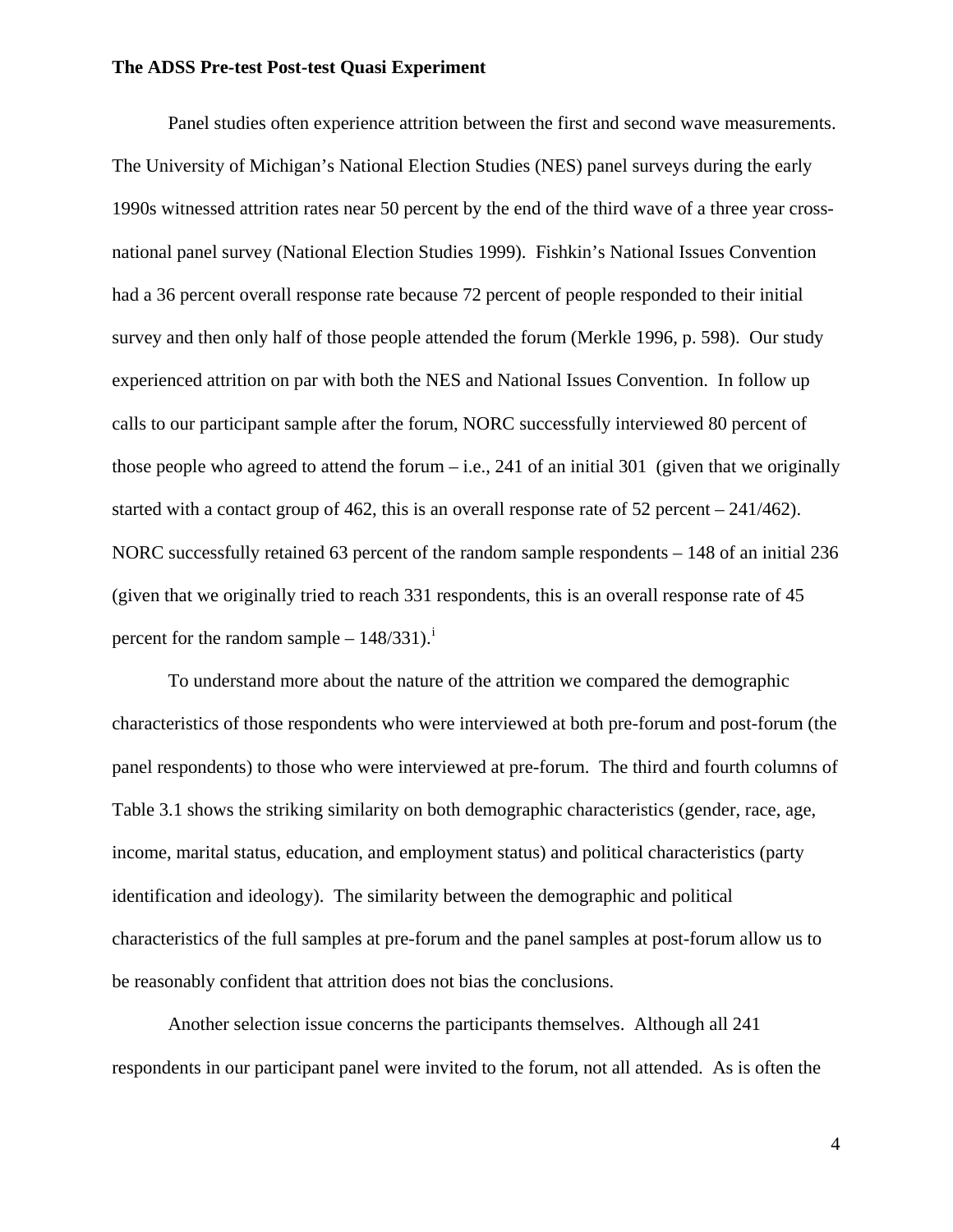case, a portion of people who make plans to do something must change those plans. That happened occasionally in this instance. About 35 percent of those people NORC interviewers were able to contact after the forum said they planned to attend the forum but simply were unable to do so. Of these invitees who did not attend, about 17 percent said they got sick, 15 percent said they had too much to do at work, 11 percent said there was a family medical problem, and 9 percent said they had too much to do at home. Only 6 percent said they simply decided they didn't want to go, and only 1 percent said they did not attend because they had told the interviewer everything they wanted to say about Social Security in the first interview and thus simply had no desire to discuss the issue further.

Those people who expected to attend the ADSS forum but did not attend ("invitees") compose a third sample whose views we will study in addition to the random sample and the sample of forum attendees. The invitees are similar to the actual "attendees" on most dimensions − gender, income, marital status, and education − but they differed somewhat on others. Of these characteristics, age most strikingly differentiates non-attending invitees from attendees: invitees are significantly younger (they are 20 percent more likely to be between ages 17-34 and 23 percent less likely to be aged 65 and over). Nonetheless, if the forum had an effect on the attendees, we would expect the attendees to change in the hypothesized direction but we would not expect the non-attending invitees to change. That is, we would not expect them to change their views at the post-forum measure unless they knew someone who attended the forum and talked with that person about the forum. Only 10 percent of the invitees knew someone else who attended, and of these only about half said they talked "a lot" with that attendee. Thus, we feel that these non-attending invitees are also a useful comparison group in addition to our random sample respondents.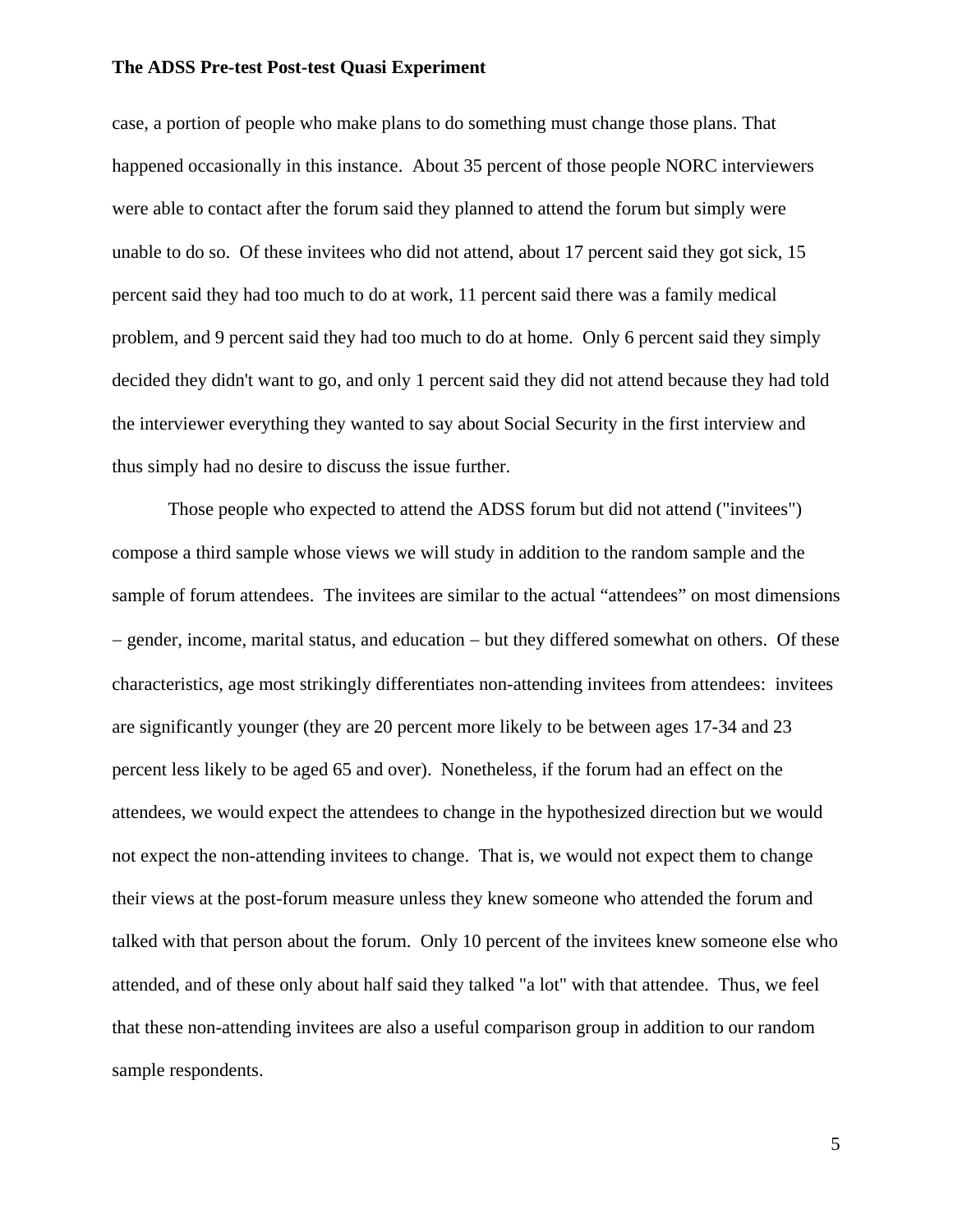Survey Questions and Variable Construction

We designed our survey to develop three core variables for analyzing the impact of ADSS. The first variable is salience and is constructed using several survey items. If respondents answered "yes" to an initial question was a filter question, they received the following four specific questions, each with the choice categories of never, less than once a week, once a week, two or three times a week, once a day, or more than once a day:

- *Thought, Talked, Read about Social Security Recently*: "Think about the week before you made plans to attend the forum on Social Security. In that week, did you spend any time thinking about, talking about, or reading about Social Security?" [After the forum, this question changed for the participant sample to, "Think about the time period since May 30 when the forum on Social Security was held. In that period since the forum, have you spent any time thinking about, talking about, or reading about Social Security?"]
- *Thought about Social Security*: "How often did you think about Social Security? Would you say never, less than once a week, once a week, two or three times a week, once a day, or more than once a day?"
- *Talked about Social Security with Family*: "How often did you talk about Social Security with a family member? Would you say never, less than once a week, once a week, two or three times a week, once a day, or more than once a day?"
- *Talked about Social Security with Friends*: "How often did you talk about it with friends or colleagues at work or other places?"
- *Read about Social Security*: "Read about it?"

The second core variable is knowledge, which was assessed using indirect and direct indicators. In terms of the indirect route, respondents were asked, "How would you rate your own understanding of what the Social Security program is and what it does? Would you say your understanding of Social Security is excellent, good, only fair, or poor?" Another indirect measure of knowledge was the interviewer's rating of the respondent. After the interviewers finished administering the survey to each respondent, the interviewers completed a question asking them to rate each respondent's general level of understanding.

Our more direct measure of knowledge came in the form of asking respondents six objective Social Security fact questions. Respondents were asked to say whether the first four